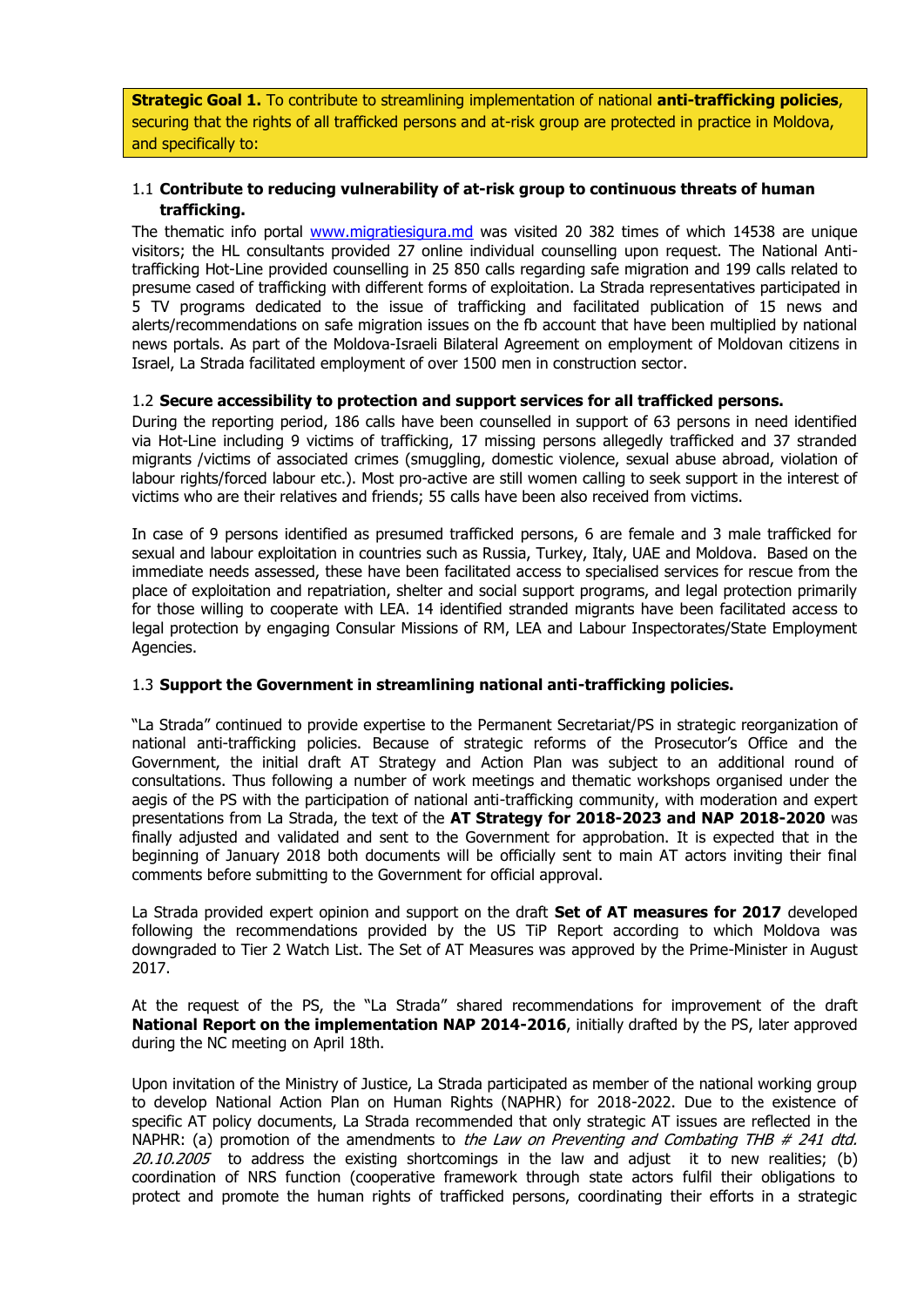partnership with civil society); (c) reduction of vulnerability of the population to THB. All proposals have been accepted by the MJ.

La Strada provided expert opinion on the draft amendments to the Law on preventing and combating THB #241 dtd. 20.10.2005.

During work meetings and workshops on streamlining NRS functioning organised by the PS with the central AT authorities, heads of territorial units of social assistant and protection of family, coordinators of territorial multidisciplinary teams in the framework of NRS, "La Strada" expert presented different aspects of NRS model and shared opinions and possible solutions for various challenges related to NRS functioning.

#### 1.4 **Contribute to decision-making process by providing qualitative data and information**

Jointly with another national consultant, one "La Strada" expert worked on the Research Report "WRS functioning in the RM. Lessons learned and perspectives". The Report was presented to AT community and is expected to serve as basis for the development of the follow-up NRS concept planned for 2018. "La Strada" concluded preliminary agreement with the research institute "Socio-Polis" for contributing to the study on the vulnerabilities of other country nationals to THB/smuggling to/via Republic of Moldova. In accordance with understanding reached, the work shall emerge in 2018.

**Strategic Goal 2.** To ensure that **the rights of women affected by violence and of at-risk** groups are respected, protected and fulfilled in practice in Moldova and specifically to:

#### **2.1. Raise public awareness about violence against women (VAW) and reduce vulnerability of women to sexual violence (SV) and domestic violence (DV).**

The 2017 **domestic violence awareness campaign** was unfolded under the slogan "Your child suffers as much as you do" and addresses women that are force to live under the destructive pre-concept that the "women *has to* tolerate domestic violence because a child need to be raised within a family with a mother and father". The subject of the campaign was deliberately selected after analysing the Trust-Line calls. The campaign was announced with a press release [http://lastrada.md/eng/articles/women-should](http://lastrada.md/eng/articles/women-should-not-tolerate-domestic-violence-for-the-sake-of-children-118)[not-tolerate-domestic-violence-for-the-sake-of-children-118](http://lastrada.md/eng/articles/women-should-not-tolerate-domestic-violence-for-the-sake-of-children-118) used multiple communication tools and channels including:

- a) Video spot [https://www.youtube.com/watch?v=XC3ZCe69ehM;](https://www.youtube.com/watch?v=XC3ZCe69ehM) promoted on 3 selected TV channels with national coverage (Prime, Canal 3 and Canal 2) with an overall duration of 11160 minutes of which 45% in prime time tentatively reaching to over 100 00 persons at least once; the YouTube version registered over 6000 views and over 500 shares;
- b) Printings and outdoor (posters, cards, flyers) [https://www.facebook.com/ONGLaStrada/photos/a.1770929933180393.1073741827.1770925596](https://www.facebook.com/ONGLaStrada/photos/a.1770929933180393.1073741827.1770925596514160/1952404371699614/?type=1&theater) [514160/1952404371699614/?type=1&theater;](https://www.facebook.com/ONGLaStrada/photos/a.1770929933180393.1073741827.1770925596514160/1952404371699614/?type=1&theater) over 6500 posters (6000 – Romanian and 500 - Russian) and 25 000 cards have been produced and distributed nationally via local multidisciplinary teams;
- c) media coverage 140 media titles (news, interviews, articles, TV programs, references, press communique) produced by over 35 national publications/newspapers, online news portals, Radio and TV channels;
- d) debriefings with local medical staff, local public authorities and social workers over 1000 specialists and the specialists from the control of the control of the control of the control of the control o <https://www.facebook.com/1516485968606593/posts/2033699333551918/>[,https://www.faceboo](https://www.facebook.com/orheiip/posts/1753988521277987) [k.com/orheiip/posts/1753988521277987;](https://www.facebook.com/orheiip/posts/1753988521277987)

In April, for the first time in the Republic of Moldova, **sexual violence awareness month** was marked. La Strada organised several activities: (a) IInd edition of MENxy public speeches was organised entitled "Culture of Rape" with three men - public, well-known figures of different age, background and status invited to deliver own public statements: "Only 100 years of democracy" highlighting how and what democracy had to loose because of insufficient recognition and promotion and women rights [\(https://youtu.be/a9JuOlG9-UE\)](https://youtu.be/a9JuOlG9-UE); "Between ideal and default in marriage" with some insights into dangerous evolutions of the marriage and recommended approaches for a couple to prevent domestic violence and sexual violence; "My name is Dumitru and I am misogynist" sharing his observations on men behaviour and the misogyny bringing own examples about when and how and why it happens thus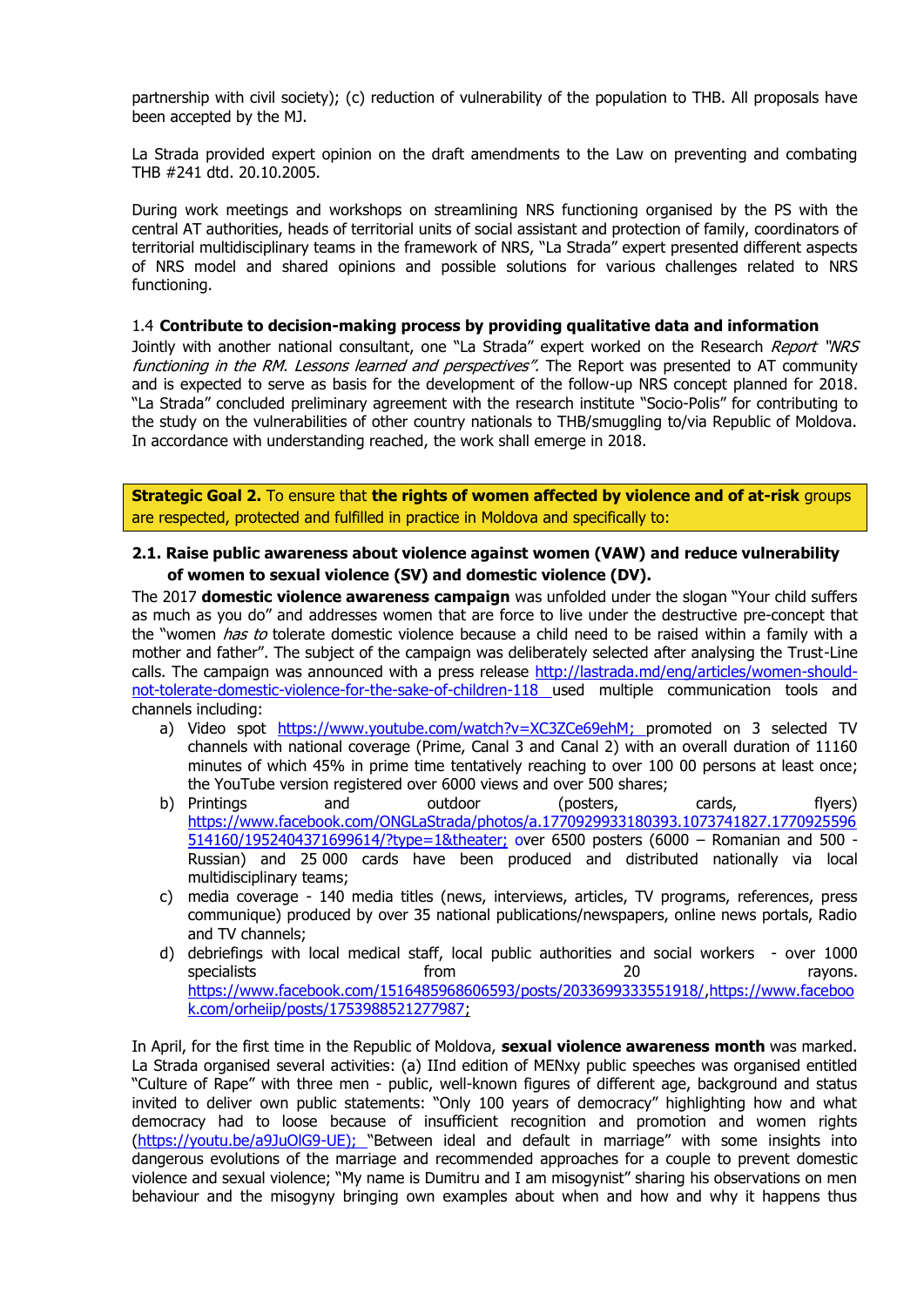calling men to be true to themselves and revise their attitudes. [https://www.facebook.com/ONGLaStrada/videos/1898752730398112/;](https://www.facebook.com/ONGLaStrada/videos/1898752730398112/) (b) Daniela Misail-Nichitin, director of the Issues Affecting Women Program of La Strada and July Stuff, Deputy Chief of Mission of the USA Embassy in Chisinau had a joint Facebook live dedicated to the sexual violence against women. The event registered 5900 viewers and is one of the most commented live's of the USA Embassy since the launch of such events. The event is available here: [https://www.facebook.com/U.S.EmbassyMoldova/videos/10154795108514081/?hc\\_ref=ARTVdS3ggdj-](https://www.facebook.com/U.S.EmbassyMoldova/videos/10154795108514081/?hc_ref=ARTVdS3ggdj-9BB-beEwQxo8cLSZwn6qQmvJfL9Up_FOO52lc38br9AvIe_P47KIY_A)[9BB-beEwQxo8cLSZwn6qQmvJfL9Up\\_FOO52lc38br9AvIe\\_P47KIY\\_A;](https://www.facebook.com/U.S.EmbassyMoldova/videos/10154795108514081/?hc_ref=ARTVdS3ggdj-9BB-beEwQxo8cLSZwn6qQmvJfL9Up_FOO52lc38br9AvIe_P47KIY_A) (c) on April 25, "Denim Day" was marked in solidarity with all women who have suffered from sexual violence and faced injustice and fear by coming out and encouraging others to wear gens and red lips the whole day. The campaign gained attention of media registering 54 media titles on SV in 25 national media sources. Although the campaigns unfolded by La Strada did not did target the women who have suffered from sexual assault, 11 cases have been reported to the Trust-line (as compared to 3 reported in 2016 and 0 in previous years).

A group of 20 **Peer-to-Peer Educators** conducted 91 prevention and information seminars for 2191 boys and girls in more than 70 settlements from Moldova. The module of the seminars promotes and details on concept and forms of domestic violence, how to recognize the first signals of power and control in a relationship, myth and realities about love and violence and how to breaks the cycle of violence. Prior to delivering seminars, volunteers benefited of an extended training program to become peer-to-peer educators on prevention of domestic violence and promotion of eco partner relationship. La Strada reprinted and distributed during info seminars over 1900 copies of various info and educational materials including: 250 notebooks "Love doesn't hurt", 1235 brochures "Harmonious relationship in a couple" and 450 brochures "Colors – spot the signs". The trained Peer-to-Peer Educators have been engaged in delivering seminars in schools of Moldova as part of a special Agreement with the Ministry of Education (renewed and valid through 2020).

The **National Trust-Line for Women** registered and counselled 2552 calls of which 83% received from women. Notable for this period are the international calls received from Moldova emigrating women reflecting domestic violence cases (three cases). 1653 (65%) refer to the issue of domestic violence and reflect 870 new reported cases of DV and 147 ongoing cases for which continuous safeguarding counselling and support is provided. Almost half of callers learned about or entrusted the Trust-Line due to awareness campaign on DV "Your child suffers as much as you do" and primarily TV video broadcasting. Other – following recommendation from friends. Most of DV cases are reported by the women themselves (65%) followed by community members calling on behalf of the women (31%) and front-line specialists. Trust-Line cases analysis shows that in about 53%, women suffer from combined forms of violence from their husbands/partners. Most women request legal counselling and information about violence exist strategies followed by psychological support.

#### **2.2. Ensure availability of and accessibility to specialized services as well as legal protection for women and girls affected by DV and SV in contact with justice system.**

Posters and postcards with detachable Trust-Line number were produced (posters - 6500 copies, cards – 25000 copies) as part of the awareness campaign on DV "Your child suffers as much as you do" (suggestive - [https://scontent-frx5-1.xx.fbcdn.net/v/t1.0-](https://scontent-frx5-1.xx.fbcdn.net/v/t1.0-9/22549848_1952404371699614_5946005379500329451_n.png?_nc_cat=0&oh=339da4e65b8d49c00c5a60af3c162189&oe=5B27FC0B) [9/22549848\\_1952404371699614\\_5946005379500329451\\_n.png?\\_nc\\_cat=0&oh=339da4e65b8d49c00c5](https://scontent-frx5-1.xx.fbcdn.net/v/t1.0-9/22549848_1952404371699614_5946005379500329451_n.png?_nc_cat=0&oh=339da4e65b8d49c00c5a60af3c162189&oe=5B27FC0B) [a60af3c162189&oe=5B27FC0B](https://scontent-frx5-1.xx.fbcdn.net/v/t1.0-9/22549848_1952404371699614_5946005379500329451_n.png?_nc_cat=0&oh=339da4e65b8d49c00c5a60af3c162189&oe=5B27FC0B) ). These materials suggest signs to spot DV and when seeking support is recommended as well as provides info about type of services that are available with the Trust-Line. These materials were distributed during debriefings delivered for the 2600 front-line specialists from 24 districts organised in partnership with the General Police Inspectorate and Ministry of Health.

During reporting period, "La Strada" provided **legal services** to 76 women including consultations - 50 women affected by DV and legal representation - 26 women (of which 19 are new ones and 7 are ongoing cases from 2016). Among services provided, the women have been represented by lawyer in 25 civil cases, in 6 criminal cases and in 2 offences. Protection Orders have been secured in 8 cases. The attorney represented survivors in 51 court hearings. Face-to-face **long term psychological counselling** and support was provided by the victims safeguarding team to 8 women who participate in investigation/trial process;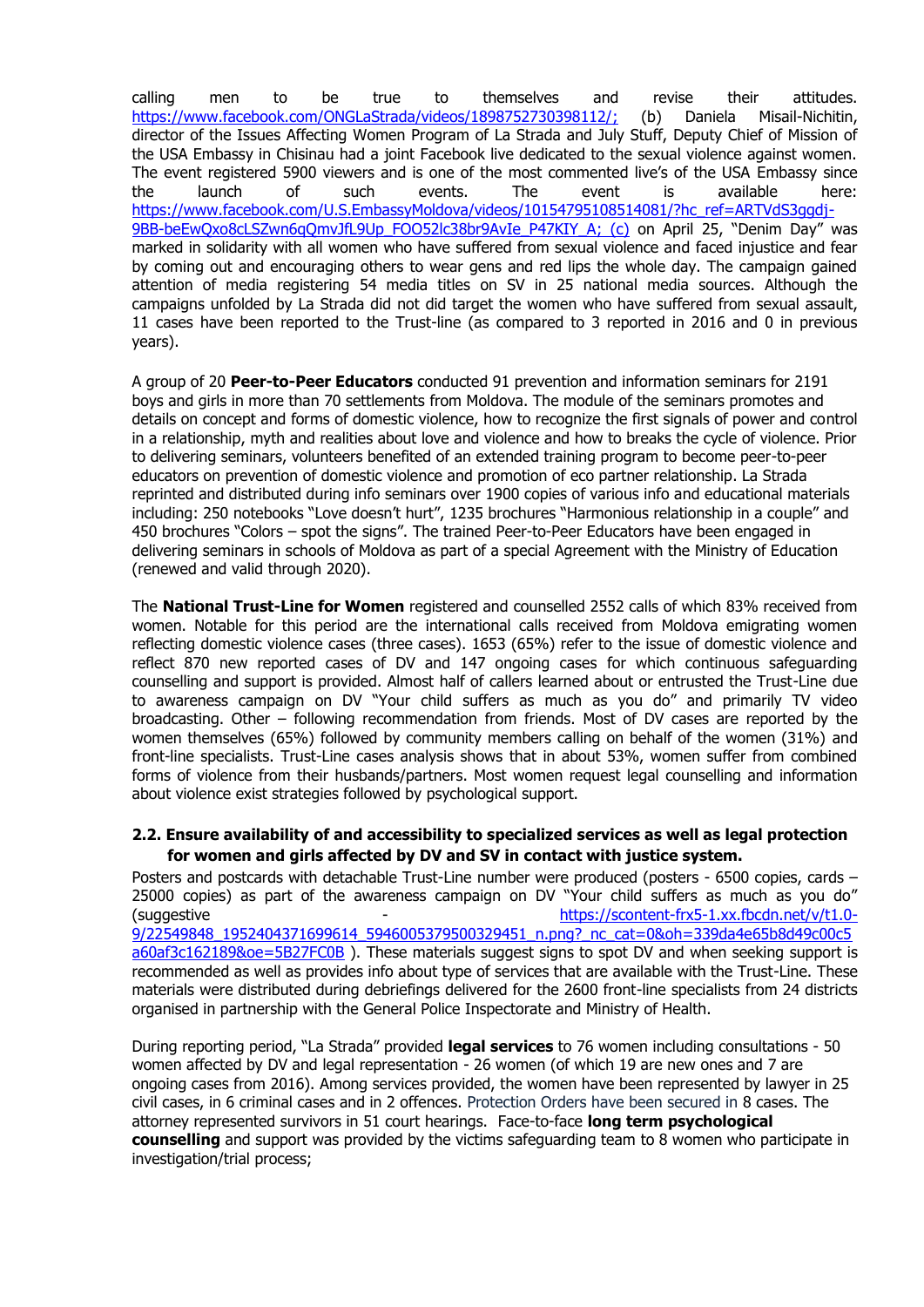In 172 cases reported to the Trust-Line (cca 20% from total) immediate intervention was required and deemed necessary. The Trust-Line crisis protocols provide for direct contact with the community police and social protection authorities to enforce emergency intervention in cases of domestic violence (24/7). There was no need to engage the mobile victim safeguarding team and crisis intervention was organized by mobilizing frontline specialist upon request from Trust-Line. Since March 2017 after the immediate protection order issued by police enter into force, the police are responsible to respond immediately in all cases of DV. Hence, 172 women were provided with immediate safeguarding services primarily safe accommodation, legal support including restriction order facilitation, mother-and-child care/health care.

# **2.3. Contribute to the development of capacities of professionals to effectively address cases of SV and DV.**

The informational set for the optional **School Course "Building harmonious relationship in family"** is fully developed and contains Curriculum, Methodological Guide, Teacher's Guide and Student Notebook. The course materials were developed in 2016 and implemented during two school years in a row (2016-2017 and 2017-2018) by 44 specially trained teachers (40 hours training [https://www.facebook.com/254677614570377/photos/pcb.1504825182888941/1504822406222552/?typ](https://www.facebook.com/254677614570377/photos/pcb.1504825182888941/1504822406222552/?type=3&theater) [e=3&theater\)](https://www.facebook.com/254677614570377/photos/pcb.1504825182888941/1504822406222552/?type=3&theater) in 36 lyceums for a total of 2500 students (representing 9% of lyceums in the country). Materials are available in Romanian language. Teachers and students attending the first year course, shared their opinions at the National Teachers' Conference organized in April 2017 [http://lastrada.md/eng/articles/teachers-and-students-shared-the-results-obtained-after-one-year-of](http://lastrada.md/eng/articles/teachers-and-students-shared-the-results-obtained-after-one-year-of-harmonious-rel-127)[harmonious-rel-127;](http://lastrada.md/eng/articles/teachers-and-students-shared-the-results-obtained-after-one-year-of-harmonious-rel-127) [https://www.facebook.com/pg/ONGLaStrada/photos/?tab=album&album\\_id=1888739591399426.](https://www.facebook.com/pg/ONGLaStrada/photos/?tab=album&album_id=1888739591399426) The

Conference was attended by 70 participants - teachers who implemented the discipline, students who have attended the course, representatives of local educational departments and of the Ministry of Education. The conference outcomes highlighted the special utility of the course for teachers, students. The Conference inspired other teachers to apply for and implement the course in their schools. Effectiveness of the course was assessed based on pre/post course evaluation of knowledge and attitudes and perceptions among students who have attended the course. All assessment indicators registered positive transformations (summary version of the Report in English [http://lastrada.md/files/resources/4/14\\_09\\_LaStrada\\_SUMAR\\_final.pdf\)](http://lastrada.md/files/resources/4/14_09_LaStrada_SUMAR_final.pdf).

A study visit to Minnesota, USA was organised in February 2017 for the national working group of high profile **legal system experts** from Moldova (judges from the Supreme Court of Justice, specialized prosecutor from the General Prosecutor's Office, criminal investigator from the General Inspectorate of Police, forensic medicine specialist from the Ministry of Health and specialized lawyer working with La Strada). The scope of the study visit was to get acquainted with the approach, practices and mechanisms to address sexual violence against women and girls as well as formulate objectives of the required training program. Following the study visit, a ToT was put in place, organized in partnership and under the aegis of the National Institute of Justice that took place in form of 36-hours summer school in June 2017. [https://www.facebook.com/pg/ONGLaStrada/photos/?tab=album&album\\_id=1902721976667854,](https://www.facebook.com/pg/ONGLaStrada/photos/?tab=album&album_id=1902721976667854) [http://lastrada.md/rom/articole/judecatori-procurori-si-politisti-instruiti-sa-abordeze-eficient-infractiunile](http://lastrada.md/rom/articole/judecatori-procurori-si-politisti-instruiti-sa-abordeze-eficient-infractiunile-sex-133)[sex-133.](http://lastrada.md/rom/articole/judecatori-procurori-si-politisti-instruiti-sa-abordeze-eficient-infractiunile-sex-133) In total 20 national specialists attended the ToT including 5 judges, 4 prosecutors, 5 police investigators, 4 La Strada victim safeguarding specilaists and 1 representative of the Medical Forensic Examination Center. All participants received the training toolkit and were certified as national trainers on addressing sexual violence. Trainees provided strong positive feedback, highly appreciating the quality of the modules, methods and technics used by trainers. All of them expressed interest and commitment to be involved as trainers in the pilot seminars. Thematic report is available. The ToT was also appreciated by the management of the National Institute of Justice that expressed interest in institutionalizing the training course.

Prior to integrating the course into the NIJ curricula, it was agreed to first conduct several pilot traines based on the module by the trained experts. Thus, in fall 2017, first two pilot trainings "Sexual assault crimes – best practices response" of 16-hours each were organised in partnership with the NIJ, Judges Association in Chisinau, Balti, Cahul court districts. In total 39 justice system representatives - judges, prosecutors and criminal investigators participated in the trainings and assessed the events as very good and excellent. All participants highlighted that such trainings, with a mix of experts/trainers and mix of participates by profile, are very useful and should be organized more frequently. The trainers' feedback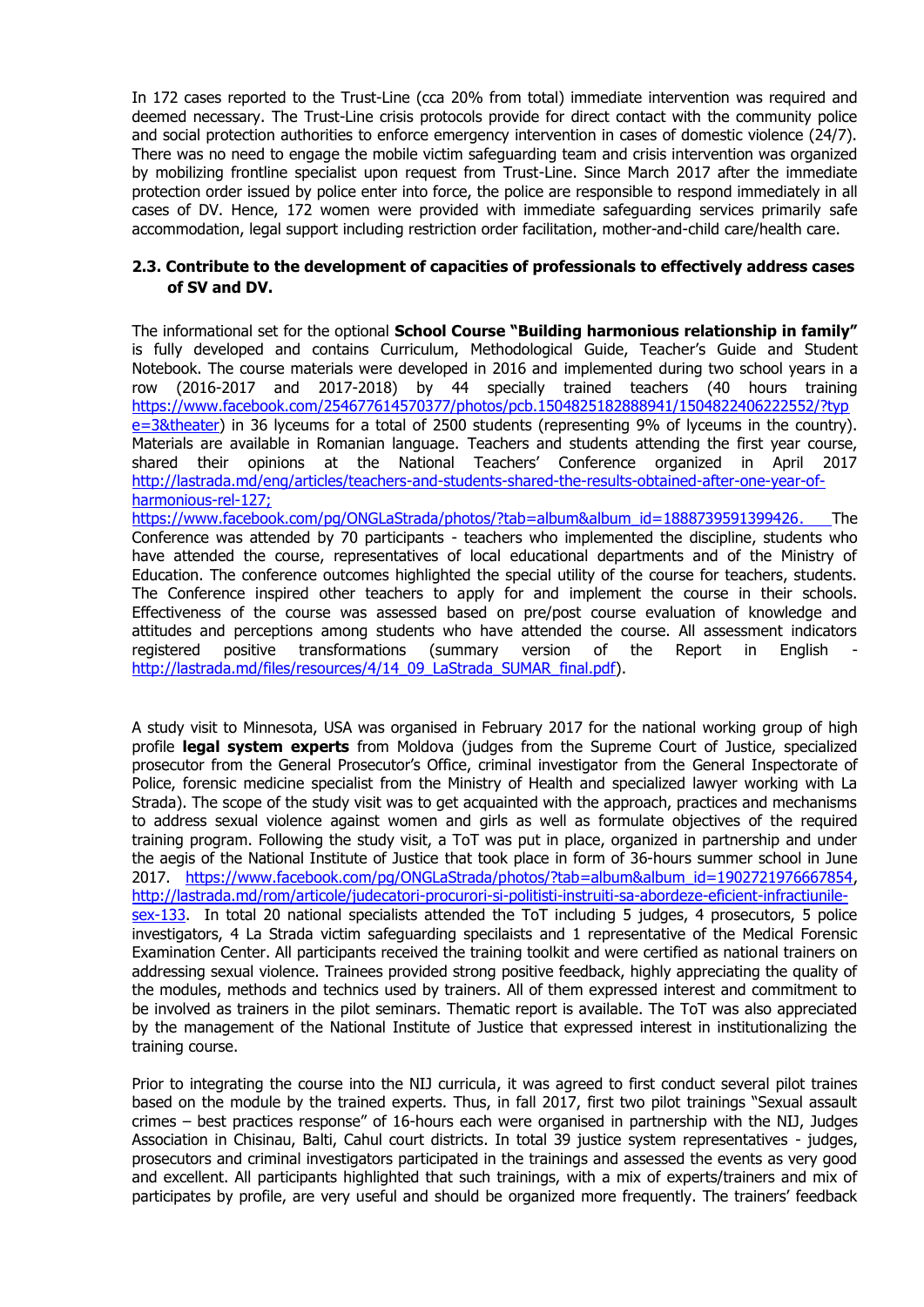was also a positive one, highlighting that this module should be institutionalized at the NIJ in the same format. The second round of training seminars will continue in 2018.

As member of the General Assembly, La Strada secured transfer of the board institutional memory to the new members, consulted the Coordinator of the National Coalition every time is was requested and expressed interest and shared knowledge and experience on various issues raised by the NC including: (a) undertaking a desk research and preparing a discussion paper developing on few options related to future legal status of the Coalition (register the Coalition as an independent legal identity, or continue as a non-formal body). Because of the incapacity of the members to develop on this issue, the decision making process was postponed postpone the discussion to 2018 and organized a workshop with an external facilitator; (b) contributing to the Strategic Plan and the working plan of the Coalition that has been formally approved by the General Assembly on January 25, 2017; (c) on behalf of the Coalition, La Strada provided a series of recommendations to the Ministry of Social Protection and the National Council for the Accreditation of Social services (NCASS) meant to streamline the accreditation process. All recommendations were accepted, institutions expressing willingness to adjust the existing legal mechanisms; (d) sharing expertise, experience and lessons learnt with the international expert subcontracted by NC for developing the model for the standards for services in the field of DV; (e) contributing to the Appeal for the Prime Minister, on the Government decision to National Council for human Rights and the permanent Secretariat. The scope of the appeal was the reinforce the necessity to consolidate the Coordination Council on prevention and combating gender based violence and domestic violence as one of the provision of the Istanbul Convention.

# **2.4. Contribute to enhancing government response to DV and SV.**

As member of the national working group, La Strada directly contributed to the development of the **National Strategy on the Prevention and Combating Domestic Violence and VAW 2017-2020 and the NAP for 2017-2019** which was endorsed by all line Ministries in spring 2017. Due to the central Government reform, the document did not reach the Parliament and in fall 2017 the documents went through repeated round of endorsement by the new/reformed Ministries. La Strada provided necessary support in advocating for the current text of the Strategy and AP within thematic meetings with the Ministry of Finances who opposed certain resistance on the costs necessary/required to implement the Strategy. Additionally, to secure that key actions related to addressing sexual violence are further part of the Strategy and NAP, La Strada proposed to reconsider the lead agency, thus GPI was encouraged to take lead instead of the Ministry of Labor, Social Protection and Family. In this context, La Strada facilitated communication. The Strategy and the NAP will be presented to the Government in January 2018.

During September-November 2017 La Strada experts up-dated **the Research Report on the accreditation procedures of services dedicated to victims of DV** http://lastrada.md/files/resources/4/Raport\_LS\_Servicii\_ ro\_\_Final.pdf The Report served as basis for conceptualizing changes to the accreditation mechanism of social services for victims of domestic violence. The Report and the concept will be presented in January 2018 during the meeting of the Coordination Council on prevention and combating gender based violence and domestic violence, hosted by the Ministry of Health, Labor and Social Protection.

On March 2017, La Strada representative accepted the invitation to act as **expert to the National Accreditation Council for social services** (NACSS) and participate in the evaluation of the services for victims of domestic violence provided by the Maternal Center of Causeni City/county. Apart from the recommendations provided to the Maternal Center Causeni, La Strada expert prepared a list of recommendations for the NACSS and the Ministry of Health and Social Protection (MHSP) aiming at streamlining the process itself focusing on the benefiting the service provider in the interest of beneficiaries. The Council accepted all recommendations.

Beginning of 2017, the draft **Regulation and MQS on the Trust-line for Women** previously developed by La Strada upon request of the MLSPF, were submitted by the later to the Government. After the Government signed the Istanbul Convention, the MLSPF reinforced the Trust-Line Regulation and MSQ and in May 2017, the Government approved these docs [http://www.gov.md/ro/content/serviciu-de-asistenta-telefonica-gratuita-pentru-victimele-violentei.](http://www.gov.md/ro/content/serviciu-de-asistenta-telefonica-gratuita-pentru-victimele-violentei) This decision grounded the allocation of 775,400 MDL for the functioning of Help line for Women in 2017 yet these funds could not been absorbed by the MLSPF because of the central government reform that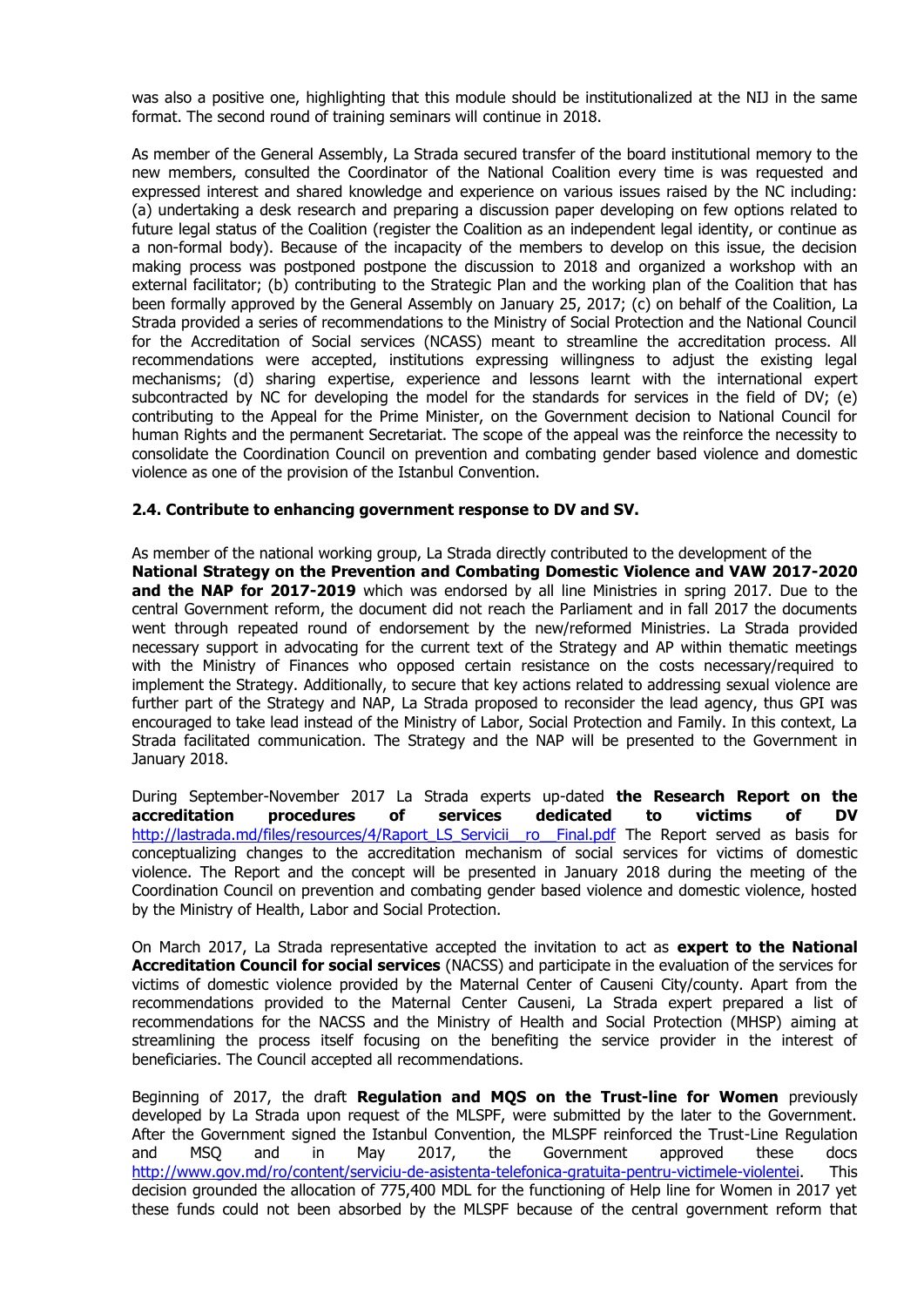postponed this kind of decisions until fall. Thus, the bid that announced selection of the implementing agency for this service for 2017 concluded with a one-month contract signed between the MLSPF and La Strada as a winner. In December 2017 La Strada applied for to the bid organized by the MLSPF to select the implementing agency to implement the Trust-line for Women Service during 2018. It is foreseen that the financial resources allocated by state will not cover even minimal cost (salaries and communication) necessary to run 12 month, despite the fact that La Strada has provided recommendations on the costs of such Service. Consultations were held with the senior management of the MHSLF to seek solutions to the financial deficit whereas the Ministry agreed to request budget reallocation from previous period.

The main findings and recommendations of the **Report "Ensuring the rights of the victims of sexual crimes"** containing results of the analysis of the judicial practice based on over 250 criminal cases were presented at a round table in February 2017. The event was a closed-one, attended by law enforcement and justice system stakeholders (judges, prosecutors, management of the criminal investigation departments from General Inspectorate of Police, National Institute of Justice experts and management level). The event was also attended by 12 prosecutors and 10 judges from Supreme Court as well as from regional Courts were the criminal cases have been analysed. Following dissections, participants validated most of the recommendations of the Report. The representatives/management of the Supreme Court of Justice and General Prosecutor Office express their openness and future support in advancing the national legislation as well as promote capacity building of judges, prosecutors and police officers on adequately addressing sexual assault cases and securing protection of the rights of the victims.

La Strada experts provided expert opinion to the draft alternative Report to CEDAW prepared by an independent expert hired by the Women's Law Center. Contributions primarily focused on the issue of sexual violence against women and specifics of the case analysis. Due to central Government reform, the Ministry of Health Labor and Social Protection requested CEDAW committee to postpone the presentation of the state report in the first quarter of 2018. Hence, it was decided jointly by the NC to retain submission of the alternative Report until after the state will submit the official report, preliminary in April 2018.

Joint, Coalition, lobbying and advocacy efforts for an adequate country response to violence against women, included a number of actions in support of the :

- Written recommendations to support to the Ministry of Health and Social Protection on promoting the draft national strategy on prevention and combating violence against women and domestic violence for 2017-2021 and the national action plan 2017-2019 to the Government for approbation;
- Written and verbal statement provided to the Ministry of Justice and the prime minister against a draft law that excludes the possibility to obtain protection order through the civil procedure (as these provisions are against the victims' rights, and against the provision of the Istanbul Convention) proposed by this very Ministry. Due to the appeal of the National Coalition, this legal initiative was stopped and did not reached the Parliament;
- Written opinion delivered on the NAP on Human Rights for 2017-2021 securing that DV and SV against women stays high on the Government agenda;
- Written and verbal recommendations to prevent termination of the Inter-ministerial Council for prevention and combating domestic violence and gender based violence upon creation of the national Council for Human rights and the permanent secretariat for the human rights as envisioned by the draft order.
- Contribution to the shadow report to the implementation of CEDAW by the Moldovan authorities, which will be discussed among the members in January 2018 and will be send to the Committee in early spring 2018 after the Moldovan Government, will send the state report.
- Public Hearings in Parliament on the progress in the field of prevention and combating domestic violence.
- Up-dating the report elaborated by La Strada on the accreditation mechanism for service providers for subjects of DV and elaboration of the new Accreditation Concept presented to the Ministry of Health, Labour and Social Protection.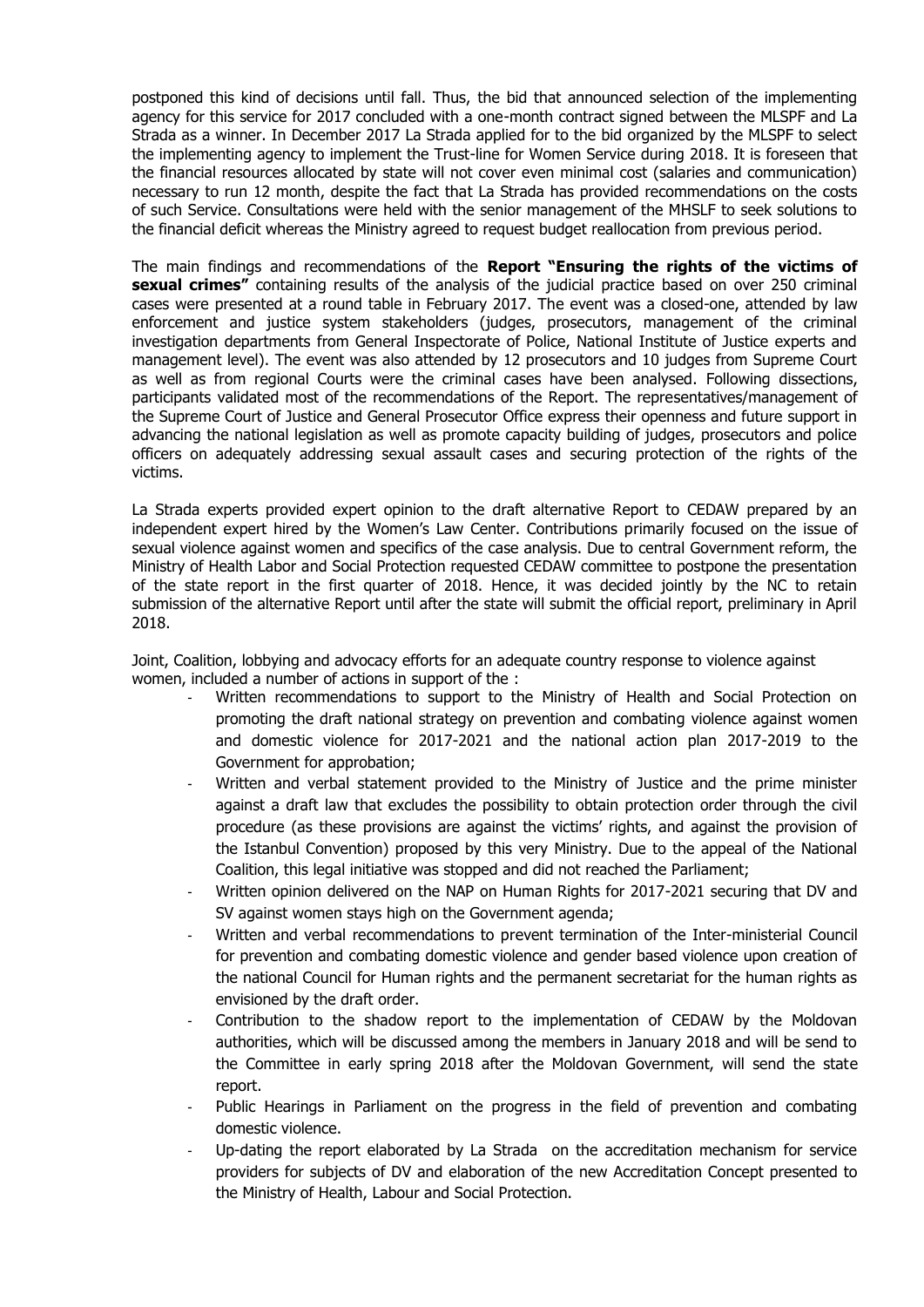- Declaration against o draft Law that reduces the *watchdog* functions of the NGOs and conditioning the access to external fund support to a set of additional reporting requirements introducing harsh sanctions for non-compliance with these requirements.
- Declaration to in the support of the specialized gender equality department as part of the new Ministry created after the merge of Health and Social Protection Ministries that was under risk of being totally dissolved. The declaration clearly points that if such department will not exist the women's rights issue and domestic violence and VAW issues will be under serious risk of underrepresentation in public policies. These changes are also in contradiction to the art. 10. Coordination mechanism, of the Istanbul Convention that request member states to designate or establish one or more official bodies responsible for the co-ordination, implementation, monitoring and evaluation of policies and measures to prevent and combat all forms of violence covered by this Convention. Due to these lobby efforts, the gender equality department and the inter-ministerial council for prevention and combating DV remain as distinguish bodies within the actual structure of the Ministry of Health, Labour and Social Protection.

# **2.5. Inform decision-making processes at all levels by offering qualitative information and data.**

**The 2017 Trust-Line calls analysis** Report is available on in Romanian language on [http://lastrada.md/files/resources/4/Raport\\_TI\\_ANUAL\\_2017\\_f.pdf.](http://lastrada.md/files/resources/4/Raport_TI_ANUAL_2017_f.pdf) The Report is based on the analysis of 2552 calls, reflecting 870 new reported cases of DV. The majority of calls are form women (83%). The Report findings were also presented at the meeting of the Inter-ministerial Council and OSCE Technical meeting.

**The Report "Changes caused by the optional course / Harmonious Relationship in the Family/ at the level of perceptions, stereotypes and attitudes** is available in both Romanian and English versions. The Summary version in English is available here: [http://lastrada.md/files/resources/4/14\\_09\\_LaStrada\\_SUMAR\\_final.pdf](http://lastrada.md/files/resources/4/14_09_LaStrada_SUMAR_final.pdf) - and in full version: [http://lastrada.md/files/resources/4/ENG\\_Raport\\_RAF.pdf.](http://lastrada.md/files/resources/4/ENG_Raport_RAF.pdf) The summary Report was also printed in 200 copies in Romanian and 100 copies in English and distributed to major stakeholders and media. The findings were made public at the Technical Coordination Meeting of the Gender Violence and Anti-Trafficking Platform hosted by the OSCE. The Report reflects the opinion of youngsters of age 16-18 and impact made on their opinion and perception because of attending the course. Key findings of the Report "Changes caused by the optional course "HARMONIOUS FAMILY RELATIONSHIPS" were presented during a press club resulting in 20 media titles.

The Report on analysis of the judicial practice in Moldova "Ensuring the rights of victims of sexual assault crimes" is available in Romanian and English languages [http://lastrada.md/files/resources/3/EN\\_Sumar\\_LaStrada\\_corr.pdf](http://lastrada.md/files/resources/3/EN_Sumar_LaStrada_corr.pdf) - full version and [http://lastrada.md/files/resources/3/LaStrada\\_RaportJP\\_165x230mm\\_TIPAR\\_ENG.pdf](http://lastrada.md/files/resources/3/LaStrada_RaportJP_165x230mm_TIPAR_ENG.pdf) – summary version. Additionally, 200 copies of Report in Romanian Languages and 100 copies in English were printed and distributed by mail to the main justice and social system stakeholders and decision makers. To increase awareness of the issue and fuel public demand for an adequate response to sexual assault crimes from the state institutions, a press club was organized in March to present the main bottlenecks of the justice system. The press club generated 15 media titles (TV, radio programs, press articles). The key bottlenecks of the criminal investigation process were brought to the attention of criminal investigators from Police Inspectorates all over the country during debriefings organized in March-April 2017 in partnership with the Criminal Investigation Department from the General Police Inspectorate. 5 debriefings were organized for 250 criminal investigators.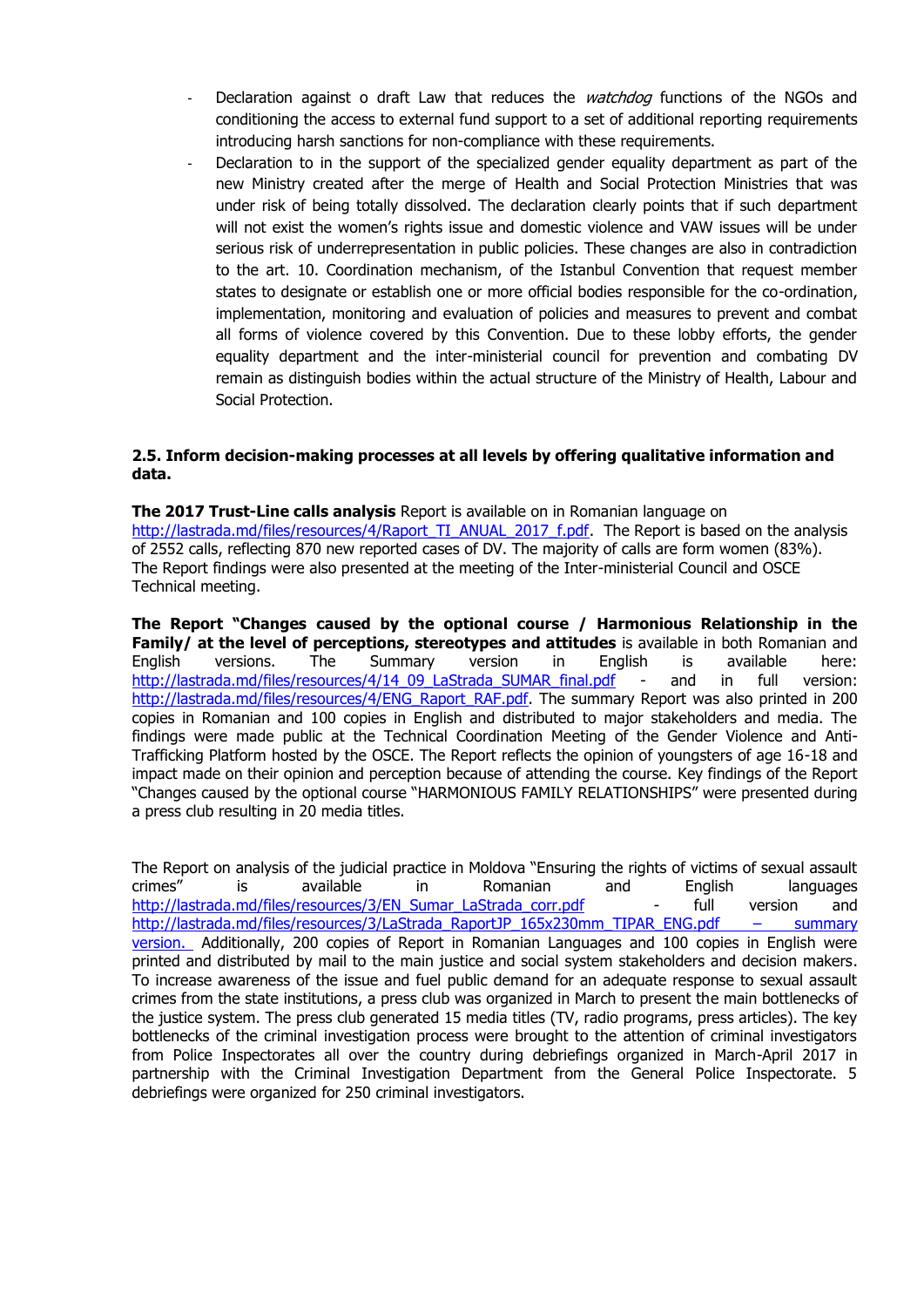**Strategic Goal 3.** To contribute to the development, implementation and improvement of national child protection policies and measures, securing that **the rights of children affected by online sexual exploitation and sexual abuse** and at-risk groups are protected, specifically to:

#### **3.1. Increase public awareness about child online sexual exploitation and sexual abuse and reduce** vulnerability of children online.

A group of 25 young volunteers specially trained as **Peer-to-Peer Educators** delivered 222 info seminars reaching out to 4956 boys and girls. The seminars were conducted in schools from various regions of Moldova and covered two distinct modules: (a) risky online behaviour focusing on cyberbullying and personal data disclosure (for  $5<sup>th</sup>$  -6<sup>th</sup> grade); (b) risky online behaviour focusing on virtual friendships and love, sexting, exchange of photos/videos (for  $7<sup>th</sup>$  -8<sup>th</sup> grade); each participant received a set of bookmarks with Internet Safety rules developed by the PPE considering age group.

New interface of the portal **[www.siguronline.md](http://www.siguronline.md/)** was launched as part of the SID 2017 campaign. The portal incorporates 3 separate pages, each dedicated to specific groups: children/teenagers, parents/child careers (both launched in 2017), and teachers/educators (announced for 20187). The information is grouped under: (a) "Information and Advice" with thematic articles; (b) "Cyber Cafe"/Useful Resources" with video materials/tutorials, tests/digital online decision making tools, real-life stories shared by users; (c) "Answers to Frequently Asked Questions", (d) "Ask for Help" – online helpline (chat and email options) for counselling and information and a reporting option for presumed cases of sexual abuse and sexual exploitation of a child online. The portal is available in Romanian and has a friendly mobile version (Russian version is planned for 2018). During 2017, siguronline registered over 70 000 visitors of which almost 60 000 are single users (100% increase from 28984 registered in 2016).

During reporting period, a total number of 682 requests for counselling and advice were registered with the **Online Help-Line**, which is almost twice as big as compared to previous period (399 requests in 2016). Of these, 610 are received from children (tentatively) and refer to information about online safety issues. Profile safety issues and cyber bullying continue to be mostly referred to cases for counselling. Reports about sexting, sextortion and grooming have been also reported.

During reporting period, La Strada delivered 10 seminars in 6 schools of Moldova with the participation of 936 parents entitled **"8 steps to safer internet for my child**" promotes a positive approach towards the use of internet by children while highlighting the parent's role in creating a safer internet. The seminars were delivered in partnership with Moldcell – one of the biggest telecommunication company from Moldova, which presented their service - Kaspersky Safe Kids. Each parent also received educational materials. The video tutorial ,,Install parental control applications" <https://goo.gl/bfYa8r> launched on the siguronline for parents has registered 3926 views. Besides promoting a balanced approach of parents to internet use by children it encourages ISPs to take the issue on board. The dedicated page from siguronline was enriched with 5 new thematic articles on topics selected following the analysis of counselling requests on siguronline Helpline and outreach activities.

The **2017 SID campaign** addressed adolescents, as primary target group, with general online safety messages by engaging various means and tools including: outreach events for promoting the new interface of the portal [www.siguronline.md](http://www.siguronline.md/) (seminars for 1000 adolescents aged 14+ delivered by La Strada volunteers); circulation of a video challenge with participation of vloggers ["Stay safe online. Keep](http://lastrada.md/rom/articole/un-grup-de-vloggeri-si-bloggeri-din-r-moldova-lanseaza-o-provocare-adresata-copiil-115)  [in mind our tips" as a challenge by a group of most popular bloggers and v-loggers](http://lastrada.md/rom/articole/un-grup-de-vloggeri-si-bloggeri-din-r-moldova-lanseaza-o-provocare-adresata-copiil-115) (30 000 views registered so far of which 10 000 in February month only; second target group represented parents for whom La Strada launched the tutorial ,,Install parental control applications" <https://goo.gl/bfYa8r> (about 4000 views registered); provided interviews and contributed to articles promoting www.siguronline.md page for parents. Third, La Strada addressed to decision making factors with public statements and interviews demanding a clear and firm position on the issue. Hence, over 60 media titles were produced by 30 national TV, Radio, written and online news/agencies recorded in February month only; the number of siguronline visitors reached 10 000 in February month (of which 3000 visited the portal several times) over 220 counselling request were registered with siguronline helpline and in March, the Government has approved the National Action Plan for promotion of safer internet for children

On the International Child Day, June 1st, La Strada organized a [series of public interactive activities](http://lastrada.md/rom/articole/concursuri-pentru-copii-si-parinti-la-cortul-la-strada-130) under the slogan ,,I'm Intelligent Online" dedicated to children 7-11 and their parents as part of a larger Government campaign. All activities were unfolded under open sky, in the Public Garden "Stefan cel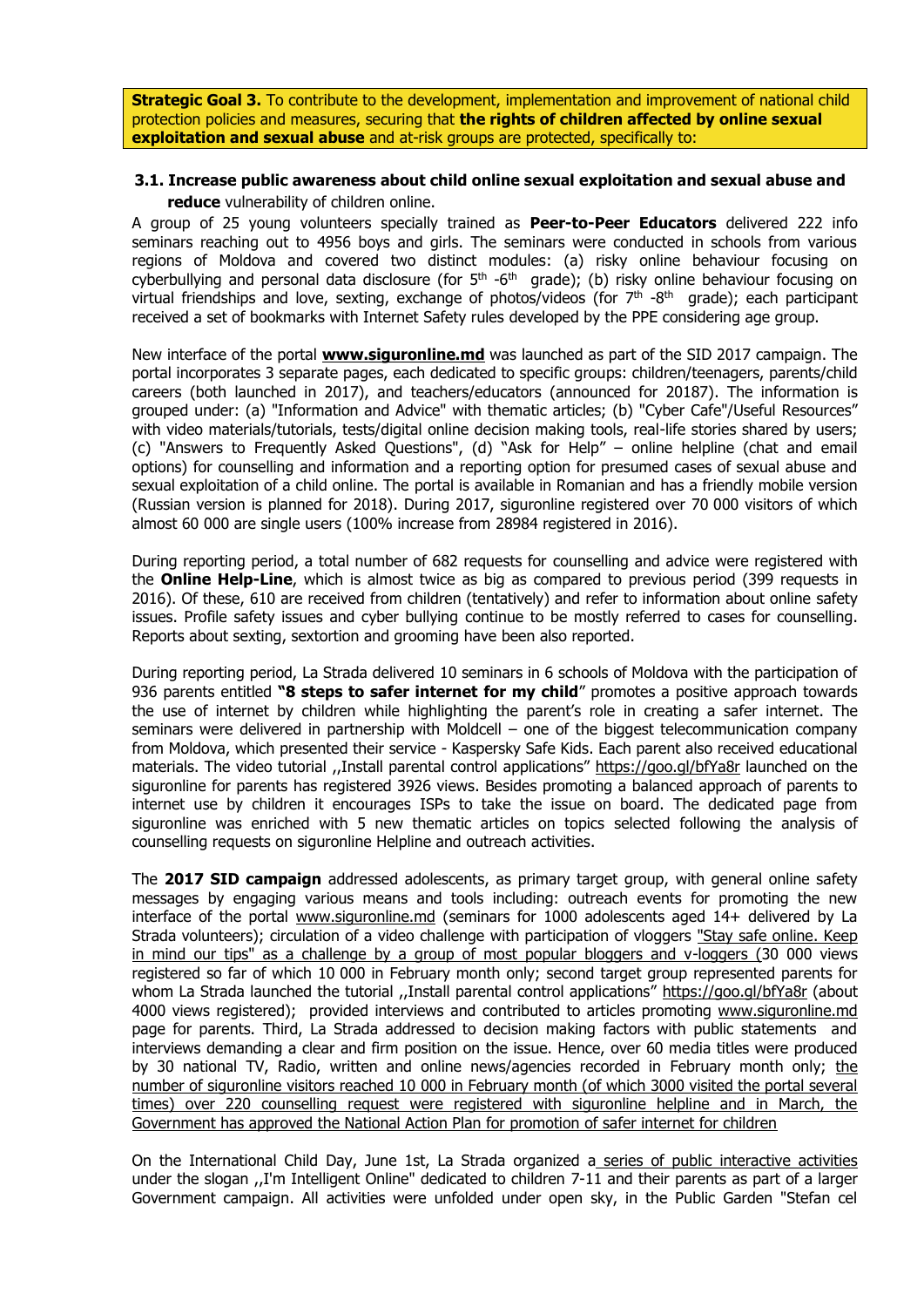Mare" in Chisinau in form of contest "I'm Intelligent Online" each child having received a special Diploma stamped by siguronline and signed by the child as a commitment to safety rules; customized thematic magnets for children and *Siguronline* bracelets, handmade thematic post-cards cards; over 100 children participated in the contest. The program for parents included "1 minute test Intelligent parent online" followed by individual counselling. Over 115 parents took the test and received printed educational materials. As pointed by media, La Strada info booths were visited most.

In 2017, after few years of advocacy and negotiations, Moldcell- one of the biggest **mobile operators** in Moldova, member of Telesonera group - has developed and launched a new service "[Safe Kids](https://www.facebook.com/Moldcell/videos/10158802035480475/?autoplay_reason=user_settings&video_container_type=0&video_creator_product_type=2&app_id=2392950137&live_video_guests=0)" offering their customer - parents particularly - the possibility to purchase a self-tailored pre-filtered internet for their kids. The service was launched on June  $1<sup>st</sup>$ , La Strada being invited as an honour quest.

During reported period, **Child Helpline** received 6 968 calls of which 4 673 (84%) are from children. In 828 calls children are seeking info about their rights and services they could receive at Child Helpline; in 1466 calls, support and advice in sought in cases where they suffer from lack of communication and attention from parents/family, bullying from their peers, experience love/dating problems and/or relationships problems and sexuality; 450 calls reflect reports of cases of violence, severe neglect and abuse and seek protection. No significant difference between number of calls and reported cases was registered as compared to previous year.

# **3.2. Ensure accessibility and availability of specialized services for children affected by online sexual exploitation and sexual abuse.**

During reported period, the lawyer has assisted 71 children of which 27 are new reported cases. Most of the cases were referred to La Strada by specialized prosecutor's office, CCTP and CCCI. Within this period, assistance was terminated with 30 cases for different reasons: the court process finalized, the criminal prosecution finished, the victims refused further participation of the lawyer. Forensic psychologists provided specialized services in 47 new cases and 6 old ones. Services included - 55 child forensic and legal interviews conducted, assistance of the child victims / witnesses in court (26 court sessions), preparation of 17 psychological evaluation reports for criminal cases. In 5 high-risk cases, children were immediately referred to and organized special protection services. In other situations, child protection agencies were informed about the situation at risk that children are in.

# **3.3. Contribute to the development of capacities of professionals to effectively respond to cases of child online sexual exploitation and sexual abuse.**

One 24-hours length professional training "Commercial sexual exploitation of children and special protection measures for children victims" for 18 **police and prosecutors** from highly specialized agencies – CTiP, C4, PCOCSC and General Criminal Investigation Department was organised. The training module addressed the following topics (a) Understanding behavior of the child sex offender (typology and psychology of the sexual offender and their behaviour with children); (b) Understanding trauma with child victim (myths and stereotypes about the psychology of the child victim of sexual abuse, including sexual abuse facilitated by ICTs); (c) Basics about working with child victim during investigation and legal proceedings (consequences of sexual abuses on the child's psychology and witnessing capacity of the child-victim, risks assessment, other); (d) Basics of forensic interview of the child victim of sexual exploitation. The participants assessed the training as very useful, because for the first time it addressed the psychological side of the crimes that they investigate. Participants appreciated the case studies and video materials that were used for analysis and discussions. The summary version of the module of 8 hours length was delivered within 6 regional seminars with the participation of 115 district prosecutors, intelligence and criminal investigation officers from Police Inspectorates all-over the country. The training was delivered by the child safeguarding team of La Strada composed of psychologists (interviewers and evaluators) and lawyers and was tailored based exclusively on the cases assisted by La Strada in cooperation with the LE.

During reporting period, the lawyer provided professional consultancy for 30 professionals (11 prosecutors, 8 criminal investigators, 6 pre-trial judges, 5 criminal investigation officers from Chisinau, Anenii Noi, Singerei, Balti). They requested legal and methodological counselling on child friendly procedures.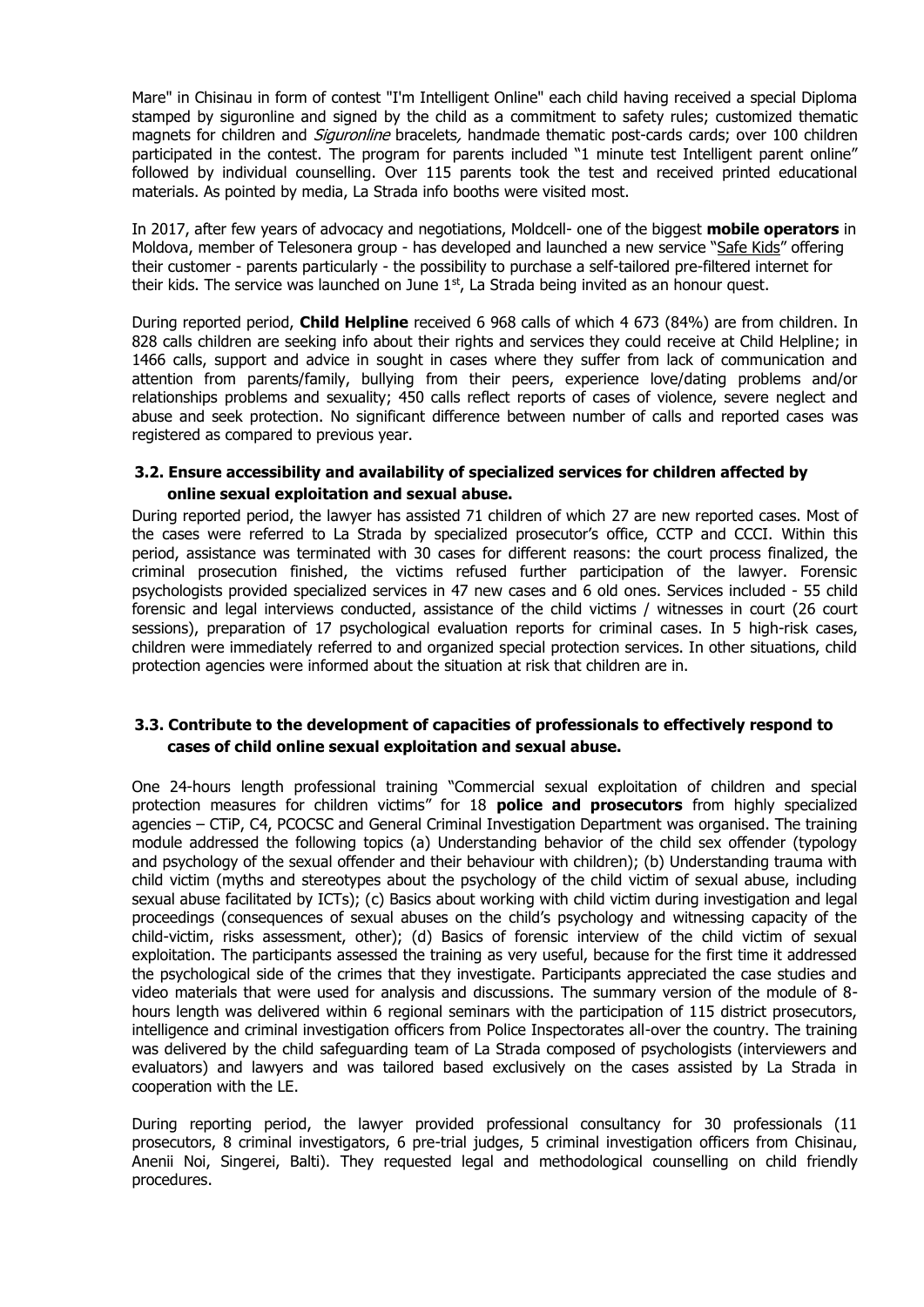The concept of the siguronline page targeting **teachers** was developed and first set of materials fully prepared. These materials reflect 6 topics (cyberbullying, sexting, online friends and communication, offline dating, persona data disclosure) selected based on the analysis of the helpline calls/reports, consultations with the specialized police department and observations from seminars of safety online conducted by educators. The set of materials equip teachers/educators with all necessary tools in both Romanian and Russian languages (detailed projects with activities, lessons plans, explanation notes for teachers, tests and exercises) to organize and conduct lessons of 45 minutes long. Additionally, materials are prepared considering age of auditorium and are split into primary school and generals school teachers' materials. Prior to posting them on siguronline, all materials have been tested in schools via organizing and delivering real lessons for over 200 pupils aged 9-15 from 4 schools and asked for their feedback. Teachers had an observatory role in these lessons and were requested to provide their feedback. The page will be launched as part of the SID 2018 campaign.

# **3.4. Support the government in integrating child online sexual exploitation and sexual abuse issue in national child rights protection policies.**

As member of the specially created national working group, La Strada provided recommendations for the National Action Plan on Human Rights 2017-2021 initiated by the Ministry of Justice, focusing on special actions to protect children from sexual abuse and exploitation including online, monitoring and evaluation of the implementation of the National Action Plan on Child Safety Online, optimization of the information system meant to collect and process data on all crimes against children (particularly on child sexual abuse and exploitation). The [final document of the National Action Plan on Human Rights](http://www.gov.md/sites/default/files/document/attachments/intr21_81.pdf) fully integrates La Strada recommendation related to child safety online' and only partially the one related to improving data collection system.

As member of the working group on the [Strategy on Justice System Reform 2011-2016](http://www.justice.gov.md/public/files/file/reforma_sectorul_justitiei/srsj_pa_srsj/SRSJen.pdf) (extended for 2017) particularly on chapters that regard justice for children, La Strada provided written opinion (negative) on a draft Law initiated by CNPAC regulating the institute of interviewer with relevant explanations and alternative solutions.

La Strada participated in several high-level hearings including at the Parliamentary level, on the draft Law initiated back in 2016 by the Ministry of Interior on streamlining investigations of sexual crimes against children online (in line with Budapest and Lanzarote Conventions) organised based on the feedback received from the Venice Commission. La Strada further expressed expert support to the draft Law.

In 2017 La Strada finalized the draft Report on Assessment of the Implementation of the Lanzarote Convention focusing on Chapters II, III, IV, V, VII and IX of the Convention. Both summary and full Reports are available here http://lastrada.md/files/resources/3/Lanzarote\_eng\_1\_.pdf (summary) and here [http://lastrada.md/files/resources/3/raport\\_en.pdf](http://lastrada.md/files/resources/3/raport_en.pdf) (full version). The key findings and recommendations of the Report were made public within a press conference organized on November 22, on the European Day to Protect Children from Sexual Abuse and Exploitation. To further draw attention on the need for sustainable measures to address child sexual exploitation in internet, La Strada developed thematic Booklet addressing frequently asked questions about child sexual exploitation facilitated by IT http://lastrada.md/files/resources/3/ziua protectiei eng 1.pdf and also presented it at the press conference along with data about such cases registered with siguronline. 200 copeis of each product /Report summary and Booklet/ have been distributed by mail to key stakeholders. To further promote creation of a Lanzarote monitoring mechanism, key findings and recommendations will be presented within an international workshop on the Lanzarote Convention implementation planned for February 2018 in partnership with the Ministry of Interior and Council of Europe/Lanzarote Committee.

[The Draft National Anti-trafficking Strategy 2017-2021](http://antitrafic.gov.md/public/files/Proiect-Strategia_2017-2022.pdf) identifies several challenges related to TIC technologies, such as the need in improving the knowledge of law enforcement officers in investigating the human trafficking crimes facilitated by information and communication technologies, lack of legal definitions of ,,erotic massage", ,,video chat'' that makes the investigation of sexual exploitation online cases difficult. Therefore, the Action Plan includes activities related to capacity building and specialized investigations. Approbation of the Anti-Trafficking Strategy and Action plan was postponed for 2018 due to central government reform.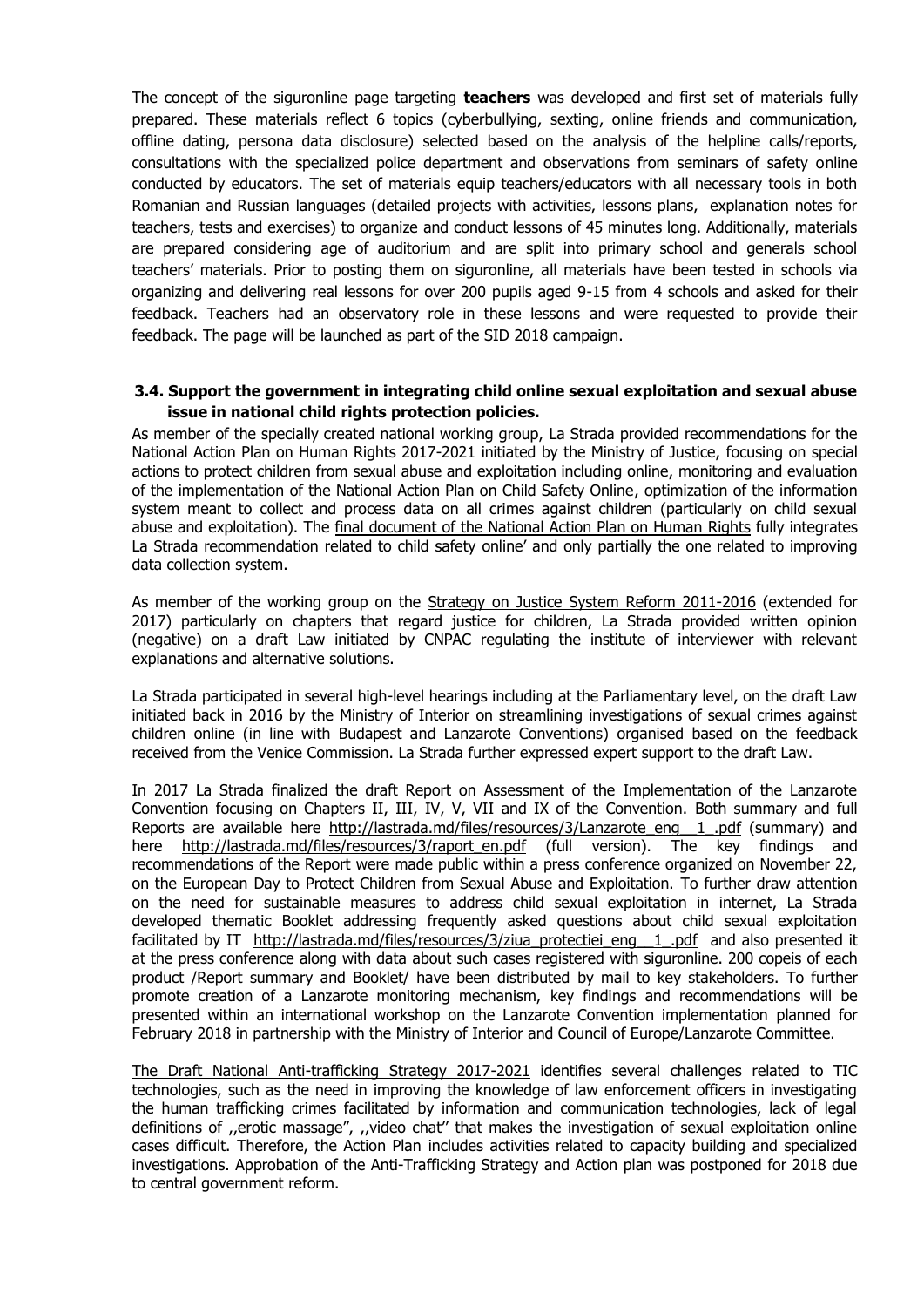In March, the Government approved the National Action Plan for the promotion of child safety online [http://www.cnpdc.gov.md/sites/default/files/document/attachments/ro\\_3621\\_hg-planul-de-actiuni-](http://www.cnpdc.gov.md/sites/default/files/document/attachments/ro_3621_hg-planul-de-actiuni-siguranta-online.pdf)

[siguranta-online.pdf.](http://www.cnpdc.gov.md/sites/default/files/document/attachments/ro_3621_hg-planul-de-actiuni-siguranta-online.pdf) The Action Plan primarily provides for awareness and prevention measures, data and research and capacity building of various specialists. The Action Plan was developed with direct expertise of La Strada.

La Strada Moldova provided independent opinion [\(https://rm.coe.int/ngo-la-strada-moldova-replies-to](https://rm.coe.int/ngo-la-strada-moldova-replies-to-the-thematic-questionnaire/1680767093)[the-thematic-questionnaire/1680767093\)](https://rm.coe.int/ngo-la-strada-moldova-replies-to-the-thematic-questionnaire/1680767093) to the 2nd thematic monitoring round on the implementation of the Lanzarote Convention on ,,Protection of children against sexual exploitation and sexual abuse facilitated by information and communication technologies''. Subsequently, Lanzarote Commission invited La Strada to provide comments on the Replies prepared by the State, planned for January 2018.

The Child Help Line Development Plan 2016-2019 was approved by Decision no. 201 of the Ministry of Labour, Social Protection and Family. The Plan provides for Child Help Line promotion activities, capacity building activities and Institutional Development activities. Yet, neither during 2016 nor in 2017, the Ministry allocated funds for the implementation of the Plan. Because of the ,,Blue Whale'' hysteria registered in the spring of 2017, under pressure of the society, a training was organised under the aegis of the Ministry including for the Child Help Line counsellors, on preventing self-harm and suicide behaviours among adolescents and on identifying and assisting adolescents in a state of suicide vulnerability. Child Help-Line counsellors prepared 19 informative articles and uploaded such on the [web](http://www.telefonulcopilului.md/)  [page of Child Helpline.](http://www.telefonulcopilului.md/) The articles are dedicated to adults (parents and careers) and children addressing issues frequently raised by callers. La Strada promoted the web-page via social media, hence, over 9000 unique visitors were registered out of 12 550 visits in total.

#### **3.5. Contribute to decision-making process at all levels by providing qualitative data and information**

The **Report on the "Status quo of implementation of the Lanzarote Convention by the Republic of Moldova"** gives a general overview of measures taken by the State in the field of prevention, protection of victims, intervention measures and programs for abusers, coordination and cooperation of all relevant actors. The Report was presented during a press conference on the European Day to Protect Children from Sexual Abuse and Exploitation. The [press communique](http://lastrada.md/rom/articole/18-noiembrie-ziua-europeana-pentru-protectia-copiilor-impotriva-exploatarii-sexual-135) was picked up by great number of national TV, online ad written media resulting in almost 40 media titles registered in top-5 bulletin news of that day. The Report is available in Romanin and English languages in full and summary versions (summary eng. - http://lastrada.md/files/resources/3/Lanzarote formal eng.pdf; full version eng. - [http://lastrada.md/files/resources/3/raport\\_en\\_\\_1\\_.pdf\)](http://lastrada.md/files/resources/3/raport_en__1_.pdf). Apart from being accessible online, 200 copies of the Report summary were printed and distributed nominally to national child rights system stakeholders including international organizations, Lanzarote Committee and other UN relevant agencies. Report findings and recommendations were popularised in TV talk - shows: Impact T[Vhttp://impacttv.md/05\\_atitudini-28-11-17-mp4/](http://impacttv.md/05_atitudini-28-11-17-mp4/)

Noroct[vhttps://www.noroc.tv/emisiuni/ochiul\\_public/22-11-2017/cu\\_corina\\_mirzac\\_22\\_noiembrie\\_2017/](https://www.noroc.tv/emisiuni/ochiul_public/22-11-2017/cu_corina_mirzac_22_noiembrie_2017/) It was agreed with the Ministry of Interior that the Report will be presented and discussed at the international workshop dedicated to 10 years from the adoption of the Lanzarote Convention to be conducted in Chisinau in February 2018.

**National study "Child Safety in Internet"** aimed at identification of risky behaviours of children online and special focus on attitudes driving risky behaviour with a potential of sexual abuse and exploitation as conducted in cooperation with a national research institute and Ministry of education. The study also touched on the knowledge of parents regarding internet safety issue and attitudes regarding internet use by children. The study is accessible on La Strada webpage in Romanian language in summary version (http://lastrada.md/files/resources/3/sumar executiv 08.02.pdf). The full version as well as English versions will be available in 2018. The Report will be made public on SID 2018.

A special **Booklet "What are the sexual abuse and exploitation of children facilitated by ICT"** was developed on the European Day to Fight Child Sexual Abuse and Exploitation. It targets various professionals in contact with children and reflects on frequently asked questions such as forms of abuse online, national relevant law, how to spot the signs, what could be done by parents, where to seek help. The information presented din the Booklet is supported by case-studies reported at the siguronline and Help-Line. The Booklet is accessible here [http://lastrada.md/files/resources/3/ziua\\_protectiei\\_eng\\_\\_1\\_.pdf](http://lastrada.md/files/resources/3/ziua_protectiei_eng__1_.pdf) in Romanian and English. 200 copies of the Booklet were distributed to frontline police officers and school teachers during debriefings organised